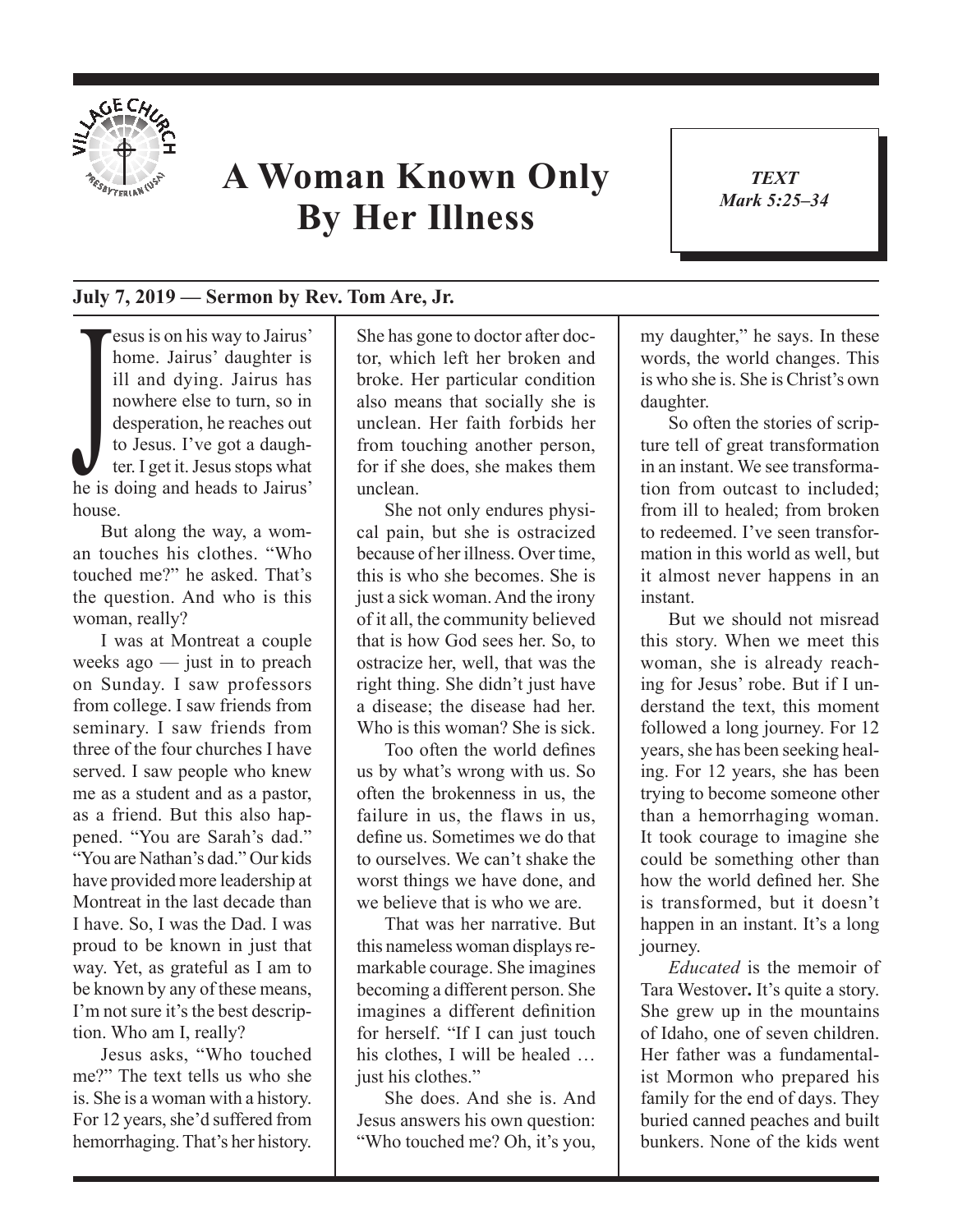2

to school or saw a doctor because the government was the enemy. The house was filled with fear and threats, with mental illness and violence. She was steeped in this libertarian, fundamentalist, fearful and angry world.

But by age 27, this young woman, who had grown up all but hidden from the world, earns a Ph.D. from Cambridge — a pretty remarkable feat, given that the first classroom she ever entered was a college class at BYU. Her pursuit of education estranged her from her family, who said that she was putting her mortal soul in peril, learning the words of man rather than the word of God. But she persisted, living toward a future she imagined but had never seen. She said the hardest part was, the identity her family had given her was oppressive, and as painful as her past had been, it still took tremendous courage to imagine a new self, a new day for herself. She had to leave the person of her childhood behind. She described her journey this way:

I was a "changed person: a new self. You could call that selfhood many things. Transformation. Metamorphosis. Betrayal. I call it an education<sup>"1</sup>

Tara Westover is a woman of courage; she reminds me of this woman. Because this woman refuses to accept the narrative the world has determined for her. She will not be defined by her brokenness. She will not be defined by what's wrong with her. She is Christ's own daughter.

I'm a pastor and a father. I'm a man who loves to read and build furniture. I've gone to

school and gotten a few traffic tickets. I've failed at times. I've embarrassed my kids … and on occasion enjoyed that. I've embarrassed myself … and never enjoyed that. I married "up" as they say where I'm from — and that fact is actually recorded in the Session minutes of the Riverside Church in Florida. "Tom Are married up." All of that is part of my story. It's my history.

But when it comes to answering Jesus' question, "Who are we?" our history is always going to be incomplete. Like this woman, if we are going to name who we really are, our identity rests not in our past, but in God's future. We are God's children, and we are living toward the day when that is clear to us and to all.

This week I reviewed Jon Meacham's book *The Soul of America.* It's good to think about the American soul. With the cookouts and the fireworks and the parades, it might be tempting to think of ourselves as the beacon of capitalism, a people defined by economics. Capitalism is the religion of many — or as the superpower, at least for a season. American exceptionalism is a doctrine for many.

But let's take Jesus' question. Who is America? That's a question of the soul. We are a nation of ideals and great people; of Jefferson and Lincoln, of Harriet Tubman and Susan B. Anthony. But our history is complicated. Before the colonies became a nation, we were building our identity on the backs of slaves. We thought it necessary, and some Presbyterians said slavery was what God intended.

And in the earliest days of our nation, we engaged in what can reasonably be called ethnic cleansing, as we removed the people who occupied these lands before us. We kept their names … Cherokee and the Shawnee and such … but we drove the people from their homes. Some said it was necessary, and many said it was the right thing to do.

In the midst of this work was Andrew Jackson. He ran for President as an evangelist for the common man. But when Jackson said the common man, he meant the common white man. For Jackson, the soul of America was white. He held a violent animosity for slaves, Native Americans and women $^2$ 

He was zealous for the Indian Removal Act. On May 17, 1830, a congressman from Georgia named Wilson Lumpkin stood before the congress to support the Indian Removal Act. What struck me were his reasons for supporting this bill. He said, "Do not do this for the sake of Georgians … oh no, they could take care of themselves … but for the sake of the Cherokee, for as a lesser people, they would not benefit from increasing contact with the superior white race. And the good people of Georgia could only be expected to extend benevolence for so long."

Make them leave; it's for their own good. Congressman Lumpkin expressed his racist venom and made it sound morally superior at the same time. That's easy to do when we can define people by what we think is wrong with them; what we think their failing might be.